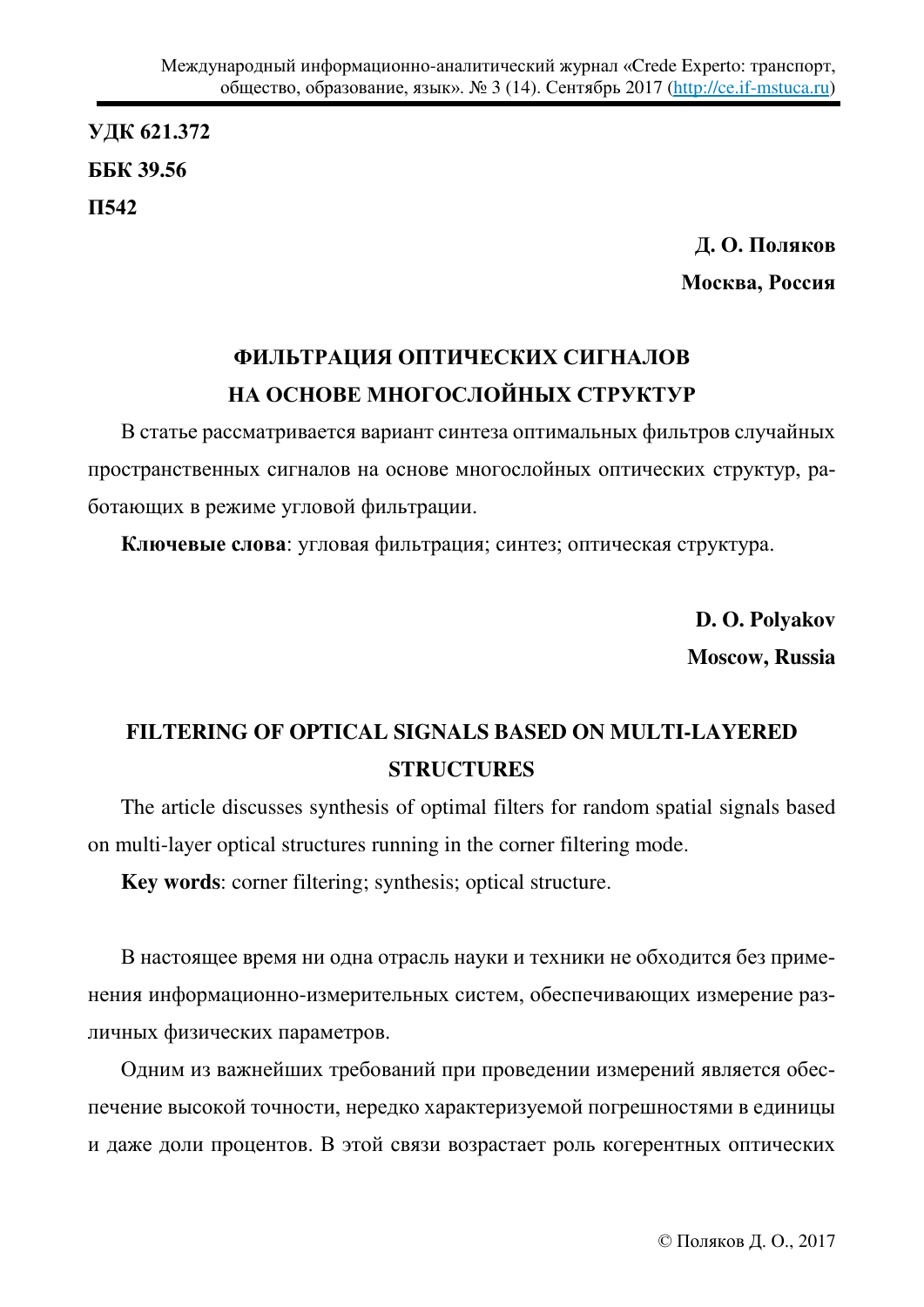методов и средств, которые обеспечивают наиболее высокую точность измерений. Все это приводит к широкому распространению оптических информационно-измерительных систем, которые в настоящее время позволяют решать задачи наведения и сопровождения подвижных объектов, дальнометрии, локации, навигации, контроля характеристик атмосферы, измерения геометрических и физических параметров тел, опознавания образов и многого другого [Васин, 1998].

Анализ современных оптических измерительных систем показывает существование резкого противоречия между их потенциальными возможностями и достигнутым уровнем качественных показателей. Например, погрешности углоизмерительных систем составляют единицы угловых секунд при предельной погрешности когерентных систем, не превышающей сотых и тысячных долей угловой секунды [Васин, 1999; Аникст, 1987]. Основными причинами этого являются неоптимальность используемых алгоритмов функционирования и несовершенство элементной базы. Так, некогерентное излучение не позволяет эффективно использовать оптические методы обработки информационных сигналов, а высокоточные когерентные интерференционные системы в реальных условиях эксплуатации оказываются незащищенными от воздействия оптических помех и шумов, нестабильности пространственно-угловых характеристик лазеров. Кроме того, резерв повышения чувствительности и точности оптических систем на основе частотно-избирательных интерференционных структур практически исчерпан, поскольку увеличение коэффициентов отражения зеркал ограничено поглощением и рассеянием в многослойных структурах, а увеличение длины оптического резонатора приводит к влиянию целого ряда дополнительных дестабилизирующих факторов.

Для устранения или уменьшения влияния перечисленных факторов привлекаются новые физические явления и когерентные методы обработки. Одним из таких сравнительно новых явлений, использующим когерентные свойства лазерного излучения, является РУФ волновых полей в РМОС, которая принципиально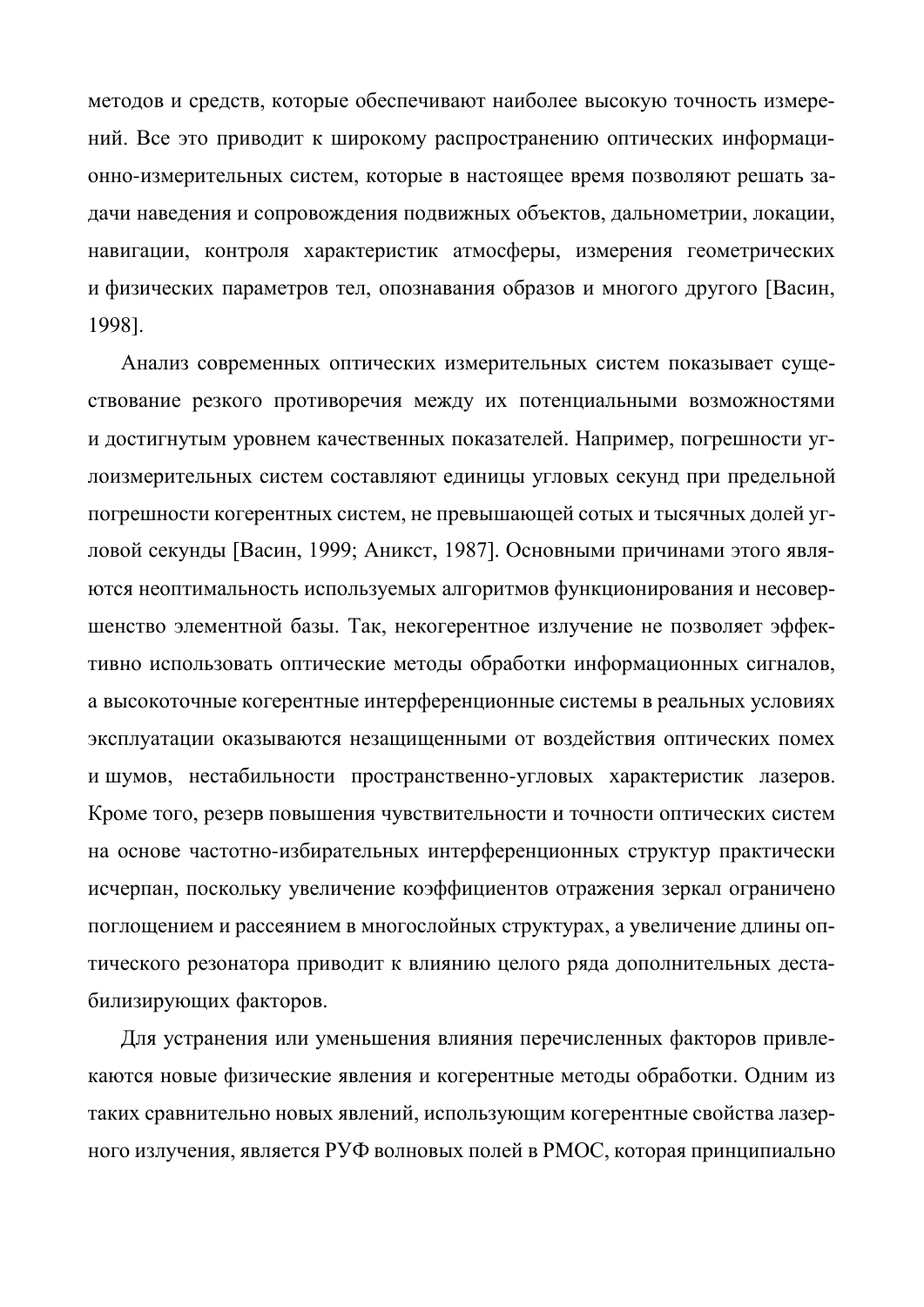позволяет достичь нового, более высокого, уровня точности измерительных информационных систем [Васин, 1998]. Однако создание информационных систем с привлечением РМОС в режиме РУФ сопряжено с такими трудностями, как учет влияния оптических шумов и помех на характеристики измерительных систем, отсутствие чётких алгоритмов анализа и синтеза нерегулярных (с изменяющимися в пространстве параметрами) РМОС.

В связи с изложенным, большую актуальность приобретает научно-техническая задача разработки математических моделей и методик синтеза оптимальных радиооптических устройств ИИС.

Многослойные оптические структуры представляют собой систему из чередующихся слоев с различными оптическими параметрами. В условиях, когда некоторые из слоев работают в режимах, близких к полному внутреннему отражению (ПВО) или нарушенному ПВО, многослойные структуры обладают резкой зависимостью оптического пропускания (отражения) от угла падения излучения. При этом угловая полоса пропускания подобных структур может составлять десятые и даже сотые доли угловой секунды.

Решение задач фильтрации оптических сигналов состоит в выделении информационного оптического сигнала на фоне случайных помех и шумов. Основными элементами оптических информационно-измерительных систем, позволяющих произвести фильтрацию, являются согласованные или оптимальные фильтры.

Согласованные фильтры на основе нерегулярных структур (с изменяющимися в пространстве параметрами) обладают большими возможностями по сравнению с регулярными устройствами, поскольку могут быть синтезированы практически для любых АФР входных сигналов. Однако нерегулярные РМОС не являются пространственно-инвариантными устройствами.

Оптимальные пространственно-угловые фильтры можно представить в виде последовательного соединения двух звеньев. Первое из них играет роль согласованного фильтра, обеспечивая преимущественное пропускание спектральных угловых составляющих, представленных в спектре полезного сигнала. Второе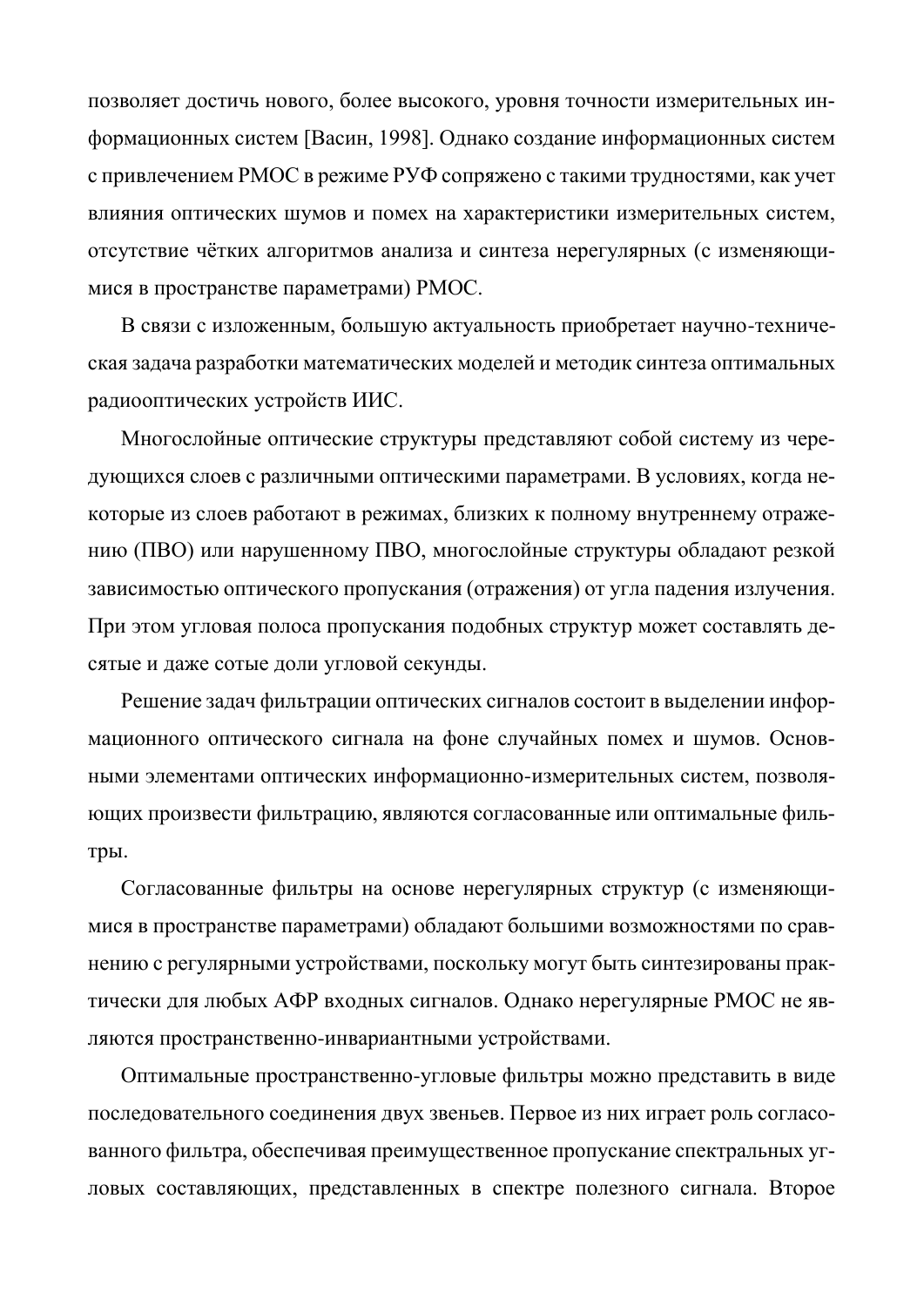звено является помехоподавляющим. Степень подавления каждой из угловых спектральных составляющих фона в этом звене обратно пропорциональна их интенсивности в спектре помехи на входе. Благодаря этому, помехоподавляющий фильтр производит выравнивание спектра фона, приводя его к белому шуму. Роль этого звена тем больше, чем больше радиус корреляции фона.

Общая математическая модель для синтеза оптимальных фильтров - это интегральное уравнение вида [Баскаков, 1988]:

$$
\iint_{ac} h(x', y') B(x - x', y - y') dx' dy' = S(x_0 - x, y_0 - y),
$$
\n(1)

где  $h(x, y)$  – импульсная характеристика оптимального фильтра;  $B(x, y)$  – коррелящионная функция помехи-шума;  $S(x, y)$  – входной сигнал;  $x_0$ ,  $y_0$  связаны с положением полезного сигнала относительно начала координат; *a, b, c, d –* координаты границ пространственного сигнала по осям *х* и у соответственно.

Задача синтеза значительно упрощается при переходе в уравнении (1) к бесконечным пределам интегрирования, что позволяет использовать преобразования Фурье и Лапласа для получения решения в явном виде. Однако подобные фильтры будут квазиоптимальными, поскольку не учитывают ограниченность реальных пространственных сигналов.

Спектральная характеристика квазиоптимального пространственно-углового фильтра *h(p)* может быть определена на основе анализа прохождения полезного сигнала  $A(x)$  и помехи-шума  $N(x)$  через РМОС.

Изображения сигнала  $A(p)$  корреляционной функции помехи  $N(p)$  и спектральной характеристики квазиоптимального фильтра  $h(p)$  могут быть представлены в виде дробно-рациональных функций:

$$
A(p) = \frac{b(p)}{g(p)},
$$
  

$$
N(p) = \frac{n(p)}{m(p)},
$$
  

$$
h(p) = \frac{B(p)}{G(p)},
$$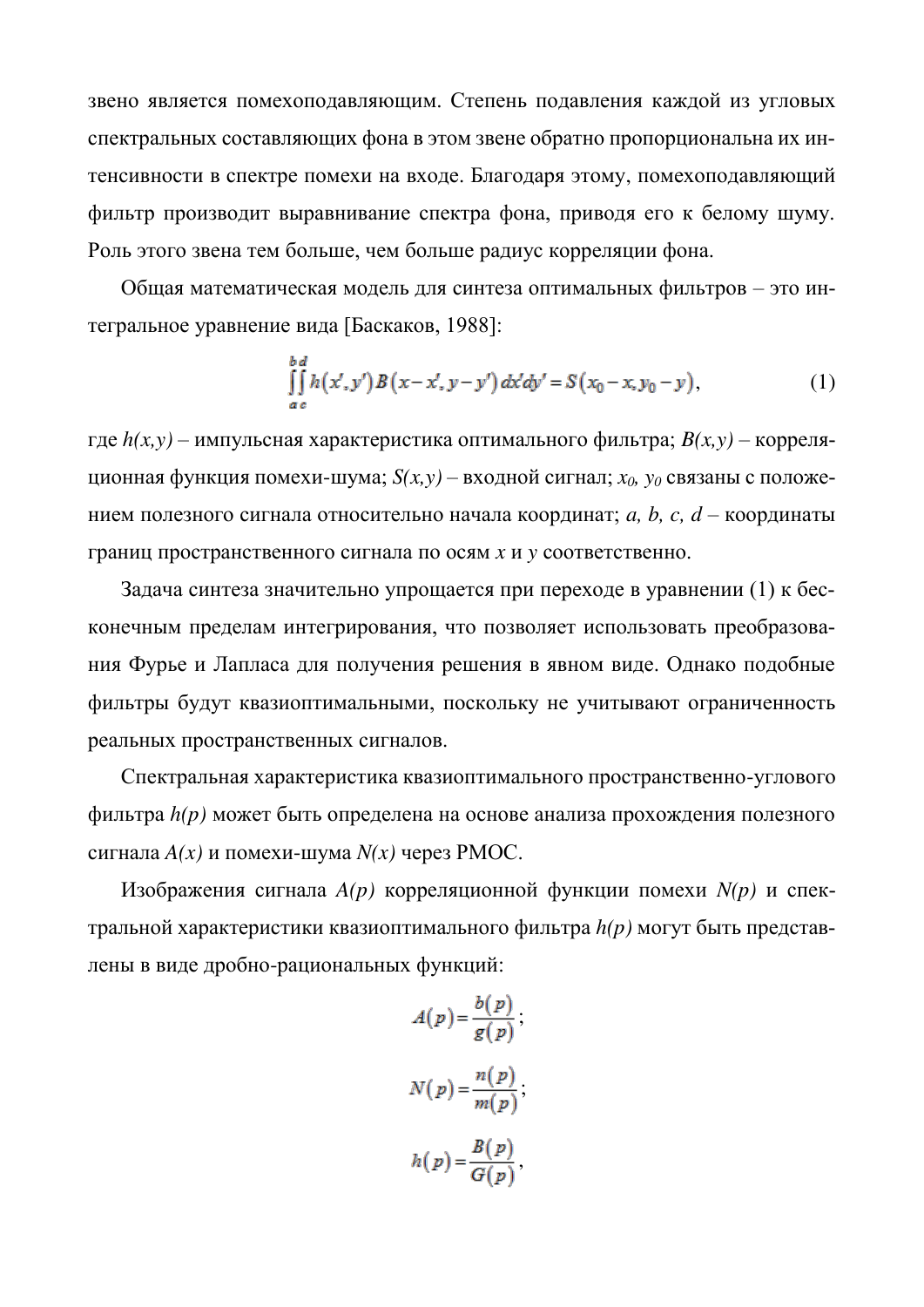где степени многочленов в числителях меньше или равны степеням соответствующих многочленов в знаменателях.

Выражение

$$
A_{\text{max}}(p) = A(p)h(p) = \frac{b(p)B(p)}{g(p)G(p)}
$$

описывает спектр полезного сигнала на выходе фильтра. Максимальное пропускание полезного сигнала будет иметь место в том случае, если выходной спектр вещественный, т. е. все угловые спектральные составляющие синфазные, что соответствует сопряженности корней  $g(p)$  и  $G(p)$ . Максимальное подавление помехи, прохождение которой через систему описывает выражение

$$
N_{\text{max}}(p) = N(p)h(p) = \frac{n(p)B(p)}{m(p)G(p)},
$$

соответствует случаю, когда спектральные составляющие помехи совпадают с корнями спектральной характеристики фильтра, т. е.  $B(p_i) = m(p_i)$ .

С учетом вышесказанного, спектральная характеристика квазиоптимального фильтра, который сможет обеспечить одновременно и максимальное пропускание полезного сигнала, и максимальное подавление помехи, должна иметь вид:

$$
h(p) = \frac{m(p)}{g^*(p)}.
$$

Но синтез фильтров по данной методике часто не дает единственного решения, поскольку полиномы  $B(p)$  и  $G(p)$  могут иметь дополнительные корни, т. е. их порядок может быть выше, чем порядок полиномов  $g(p)$  и  $m(p)$  соответственно. Поэтому общее решение может быть представлено в виде:

$$
h(p) = \frac{m(p)B(p)}{g(p)G(p)},
$$
\n(2)

где полиномы  $B_l(p)$  и  $G_l(p)$  учитывают возможность существования дополнительных корней.

Синтезируем структуры квазиоптимальных фильтров для некоторых характерных случаев.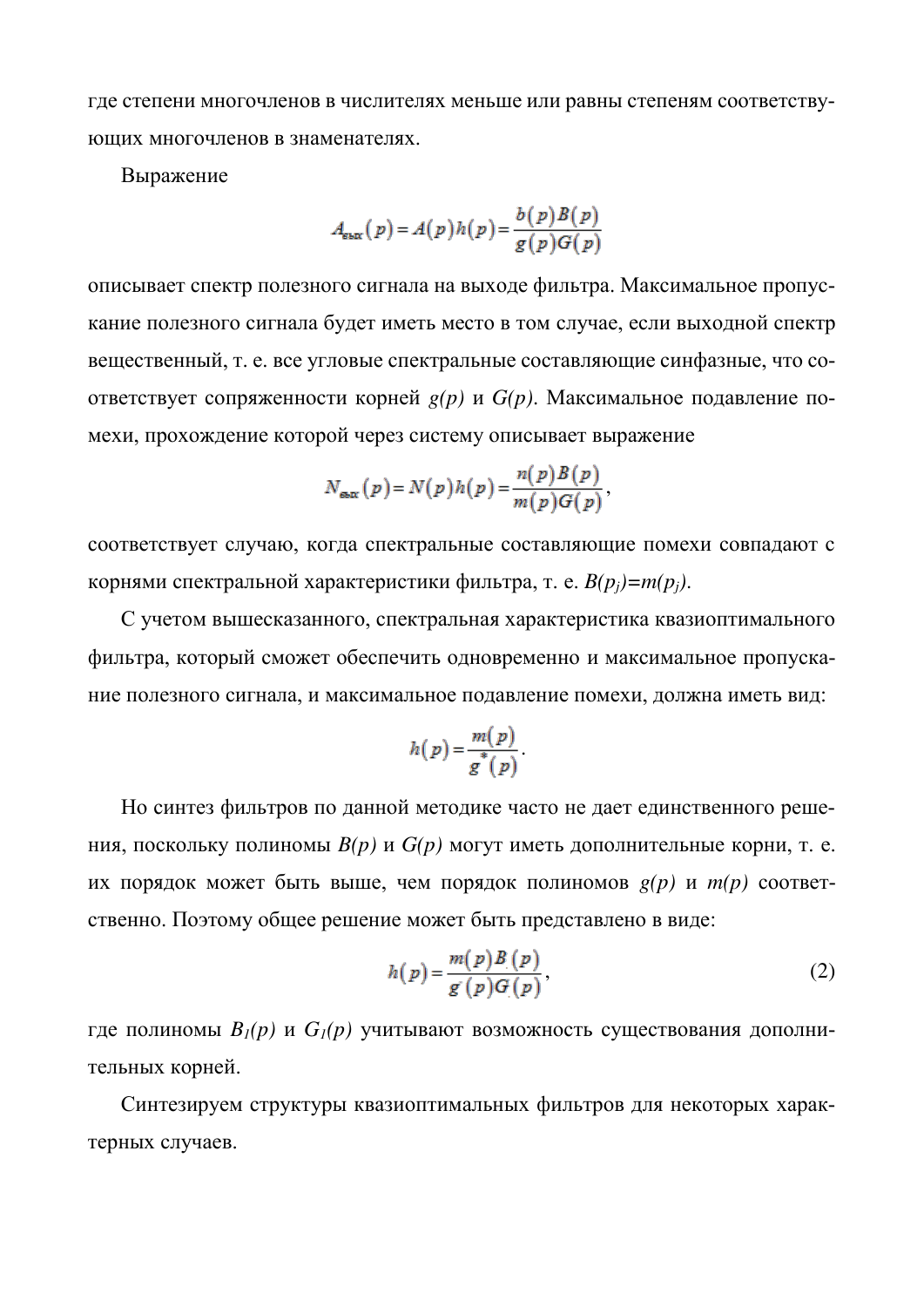1. Входной сигнал типа синфазной экспоненты  $A(x)=A_0e^{\beta x}$ ,  $x\geq 0$  на изотропном фоне с функцией пространственной когерентности

$$
\Gamma(\tau) = \Gamma_0 e^{\left(\frac{-|\tau|}{\rho_0}\right)},
$$

где  $\rho_0$  – радиус когерентности.

Определив изображение полезного входного сигнала, спектр мощности помехи и, представив их в виде дробно-рациональных функций в соответствии с (2), определяем спектральную характеристику квазиоптимального фильтра:

$$
h(p) = \frac{2\alpha \Gamma_0 (\alpha^2 - p^2) B_1(p)}{(\beta - p) G_1(p)},
$$
\n(3)

где  $\alpha = I/\rho_0$ .

 $\Pi$ олиномы  $B_I = (p)$  и  $G_I(p)$  необходимо выбрать таким образом, чтобы обеспечить общую степень полинома числителя не выше общей степени полинома знаменателя. Поэтому можно принять 2 $\alpha\Gamma_0B_I(p)$ = $B_0$  и  $G_I(p)$ = $(\gamma^2\text{-}p^2)$  при  $\gamma\neq\alpha,\beta$ .

Общее изображение импульсной характеристики приобретает следующий вид:

$$
h(p) = \frac{B(\alpha - p)}{(\gamma - p)(\beta - p)} = B \frac{1}{(\beta - p)} \cdot \frac{(\alpha - p)}{(\gamma + p)} \cdot \frac{(\alpha + p)}{(\gamma - p)} =
$$
  
= B \cdot h(p) \cdot h(p) \cdot h(p). (4)

В соответствии с уравнением (4) квазиоптимальный фильтр включает три последовательно включенных звена: правостороннюю полосно-пропускающую РМОС; правостороннюю несимметричную полосно-пропускающую РМОС в режиме отражения; левостороннюю несимметричную полосно-пропускающую РМОС в режиме отражения.

Первое звено осуществляет накопление полезного сигнала, а второе и третье звенья выполняют помехоподавляющую функцию для изотропного фона.

Для спадающей экспоненты на изотропном фоне функциональная схема будет отличаться первым звеном (левосторонняя полосно-пропускающая РМОС).

2. Двусторонний синфазный экспоненциальный сигнал  $A(x)=A_0e^{-\beta x}$  на изотропном фоне.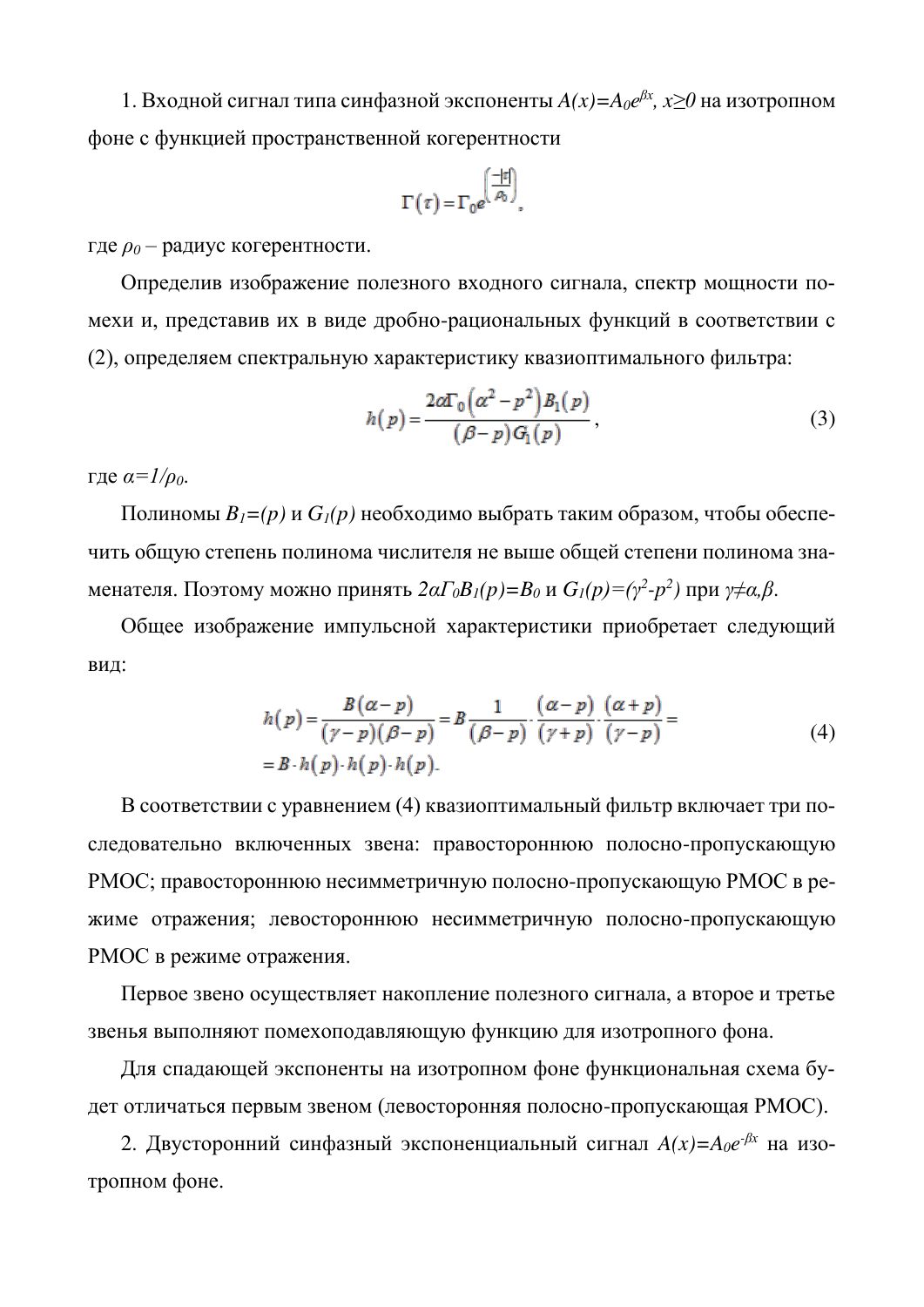Спектральная характеристика квазиоптимального фильтра, полученная аналогично предыдущему примеру, имеет вид:

$$
h(p) = \frac{\left(\alpha^2 - p^2\right)}{\left(\beta^2 - p^2\right)} = \frac{\left(\alpha - p\right)}{\left(\beta + p\right)} \cdot \frac{\left(\alpha + p\right)}{\left(\beta - p\right)} = h_1(p) \cdot h_2(p). \tag{5}
$$

В соответствии с (5) квазиоптимальный фильтр включает в себя две полоснопропускающие несимметричные РМОС в режиме отражения с противоположными направлениями фильтрации и определенными параметрами α и β. Каждое звено выполняет функции помехоподавления и накопления энергии полезного сигнала.

Для осуществления синтеза оптимальных фильтров случайных пространственных сигналов необходимо уточнить форму интегрального уравнения синтеза.

В отличие от временных процессов, ограниченных точкой начала отсчета и протекающих только в одном направлении, пространственные процессы принципиально могут протекать на бесконечном интервале по каждой координате в двух противоположных направлениях (системы с двусторонней памятью). В этом случае интегральное уравнение синтеза на бесконечном интервале имеет вид:

$$
\int_{-\infty}^{+\infty} \int_{-\infty}^{+\infty} h(x', y') \Gamma_{\Sigma} (x - x', y - y') dx' dy' = \Gamma_c (x, y)
$$
  

$$
-\infty < x' < \infty; \quad -\infty < x < \infty;
$$
  

$$
-\infty < y' < \infty; \quad -\infty < y < \infty,
$$
  
(6)

где *Г*<sub>*c*</sub>(*x,y*) – функция когерентности случайного информационного сигнала;  $\Gamma_{\Sigma}(x, y)$  – функция когерентности смеси информационного сигнала и помехишума.

В одномерном случае интегральное уравнение синтеза имеет вид:

$$
\int_{-\infty}^{+\infty} h(x') \Gamma_{\Sigma}(x - x') dx' = \Gamma_c(x)
$$
  

$$
-\infty < x' < \infty; \ -\infty < x < \infty.
$$
 (7)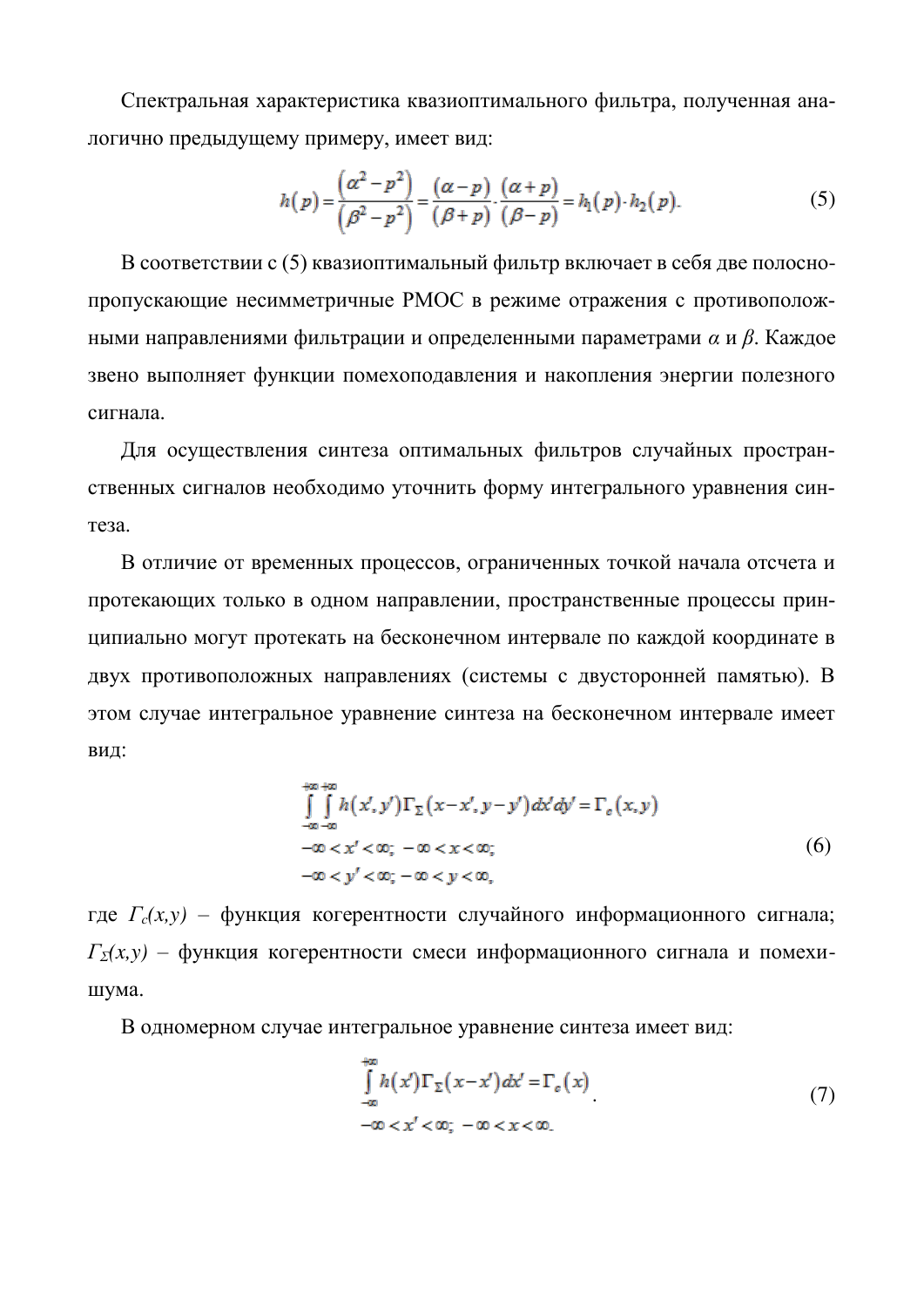Поскольку функции, входящие в уравнение (7), в общем случае являются двусторонними, то уравнение (7) по форме можно отнести к интегральным уравнениям типа свертки с двумя ядрами.

Уравнение (7) может быть интерпретировано следующим образом: при поступлении на вход оптимального фильтра двухстороннего сигнала  $\Gamma_{\Sigma}(x)$ , содержащего информационную и шумовую составляющие, на выходе присутствует только первая составляющая. Это возможно, если шумовой сигнал описывается «непроходящей» функцией для импульсной характеристики фильтра  $h(x)$ . При известной корреляционной функции помехи это позволяет исходно синтезировать структуру оптимального фильтра. Алгоритм синтеза фильтра имеет следующий вид:

– по известным оригиналам функций когерентности полезного сигнала  $\Gamma_c(x, y)$  и помехи  $N(x)$  определяются изображения  $\Gamma_c(p)$  и  $N(p)$ ;

– определяется изображение смеси сигналов  $\Gamma_{\Sigma}(x) = \Gamma_c(p) + N(p)$ ;

– вычисляется спектральная характеристика фильтра  $h(p) = \Gamma_c(p)/\Gamma_{\Sigma}(x)$ ;

– по известной спектральной характеристике фильтра, используя двустороннее преобразование Лапласа, определяется его импульсная характеристика  $h(x)$ .

В заключение необходимо отметить, что пространственные системы фильтрации, построенные на основе регулярных резонансных многослойных оптических структур, реализованы для ограниченного числа оптических сигналов. Технологии систем пространственной фильтрации на основе нерегулярных РМОС совершенствуются. Их применение позволит улучшить качественные характеристики измерительных систем.

## Библиографический список

1. *Аникст Д. А.* Высокоточные угловые измерения./ Д. А. Аникст, К. М. Константинович, И. В. Меськин и др.; под ред. Ю. Г. Якушенкова. М.: Машиностроение, 1987. 480 с.

2. *Баскаков С. И.* Радиотехнические цепи и сигналы. М.: Высш. шк., 1988. 448 с.

3. *Васин С. А. Радиооптические системы пеленгации на основе резонансных струк*тур с угловой избирательностью: монография / С. А. Васин, Ю. А. Покровский, А. Я. Паринский. Тула: ТулГУ, 1998. 177 с.